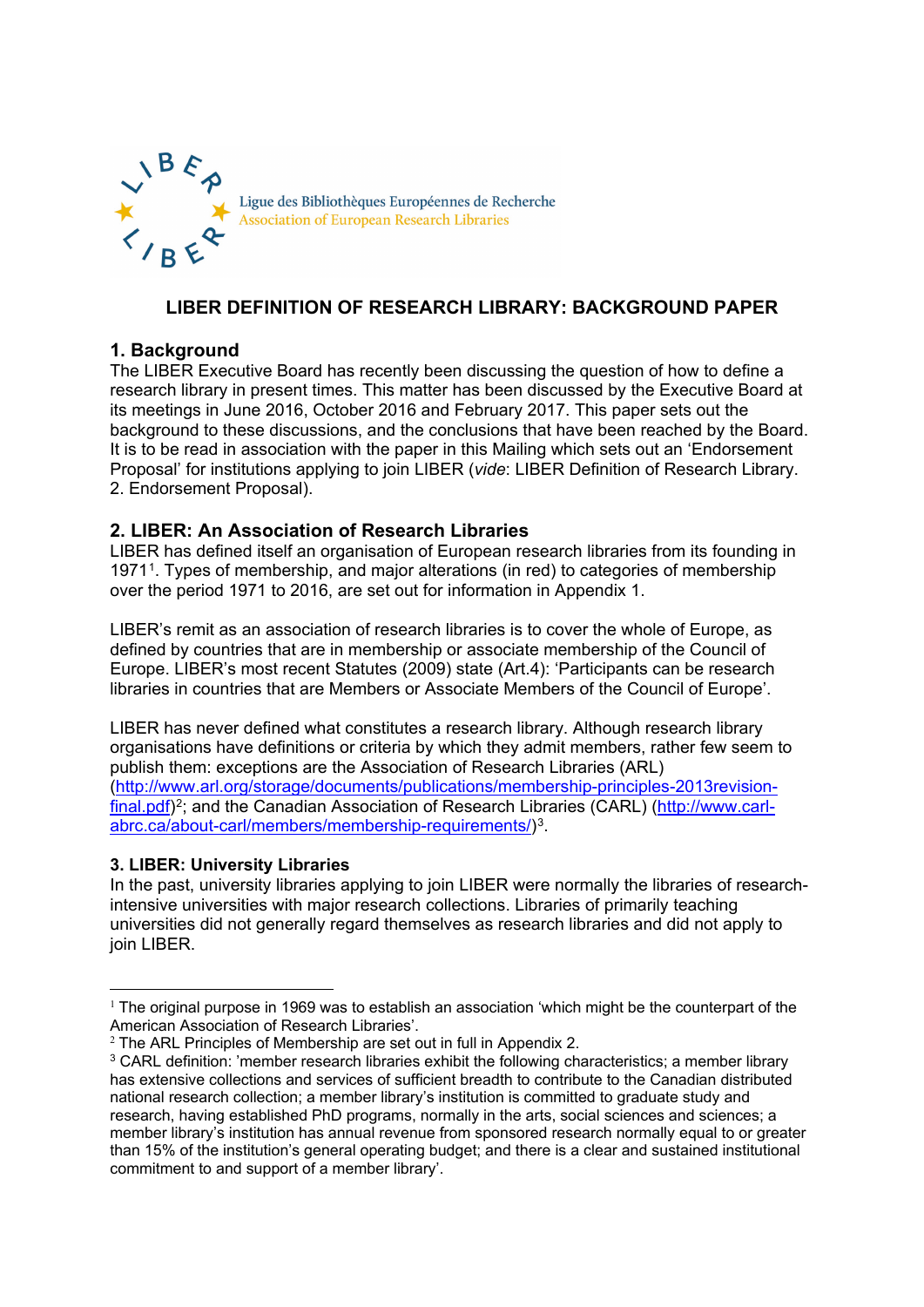In more recent times, the Higher Education sector in a number of European countries has been subject to substantial change. For example, the Netherlands has a binary system of higher education, which means there are two types of programmes: 'research-oriented education, traditionally offered by Research Universities, and applied sciences, traditionally offered by Hogescholen, or Universities of Applied Sciences. The situation in Finland is similar. Of the 'new universities' created from former polytechnics and central institutions in the UK in the early 1990s, some have advanced their research focus and others have retained their original ethos of focusing on teaching for professional practice.

LIBER is now receiving applications to join from libraries of universities of applied sciences. The universities which these libraries serve offer a spectrum of taught postgraduate programmes; taught postgraduate programmes with a research element; and research degree programmes. There may be a number of factors contributing to this change. There is a general orientation in the direction of research in universities; and LIBER's own agenda has moved from more traditional library activities (e.g. collections, preservation) to more current issues, e.g. open science and research data management, thus making a connection with LIBER more attractive to the libraries of the new/newer universities.

This has raised the question of how LIBER should treat applications to join LIBER from the libraries of these new universities.

### **4. LANDSCAPE: EUROPEAN UNIVERSITIES AND RESEARCH LIBRARIES**

LIBER is open to research libraries within the area of the Council of Europe. The Council of Europe comprises 47 member states, of which 28 are members of the European Union.

EU statistics state that there are approximately 3,300 higher education establishments in the EU, and approximately 4,000 in Europe as a whole (Euro-Lex). In tertiary education, EU countries in the main issue Bachelors, (taught and research) Masters and Doctorates.

The situation pertaining to universities and their libraries across Europe is diverse with different arrangements being followed in different countries, and it is often difficult to make meaningful comparisons between the positions in individual countries. Under the Bologna Process, the 48 states comprising the European Higher Education Area (EHEA) are working towards greater compatibility in their higher education systems. Basically, the main categories of universities in Europe are:

### 1.1. Research Universities

1.2. Vocational Universities (including professional universities, applied technological universities, colleges of higher vocational studies and universities of applied sciences). These are difficult to compare since they grant academic degrees at Bachelor, Master and sometimes PhD level.

Some countries make a clear distinction between the two categories: others do not. For example, the Netherlands divides its universities into research universities and universities of applied sciences. The latter do not grant doctorates. In Germany, tertiary educational institutions specialize in engineering, technology and business, and do not award PhDs but they can run doctoral programmes where the degree of PhD is awarded by a research university partner (e.g. in Bavaria). In Norway, Sweden and Denmark, university colleges are the equivalent of universities of applied sciences: they offer less variety in academic disciplines and can only award doctoral degrees in specific subjects, differing from universities which are entitled to offer them in any field.

The situation of universities in Europe has become more complex over the last twenty-five years, with the creation of new universities, mergers of universities, and an increase in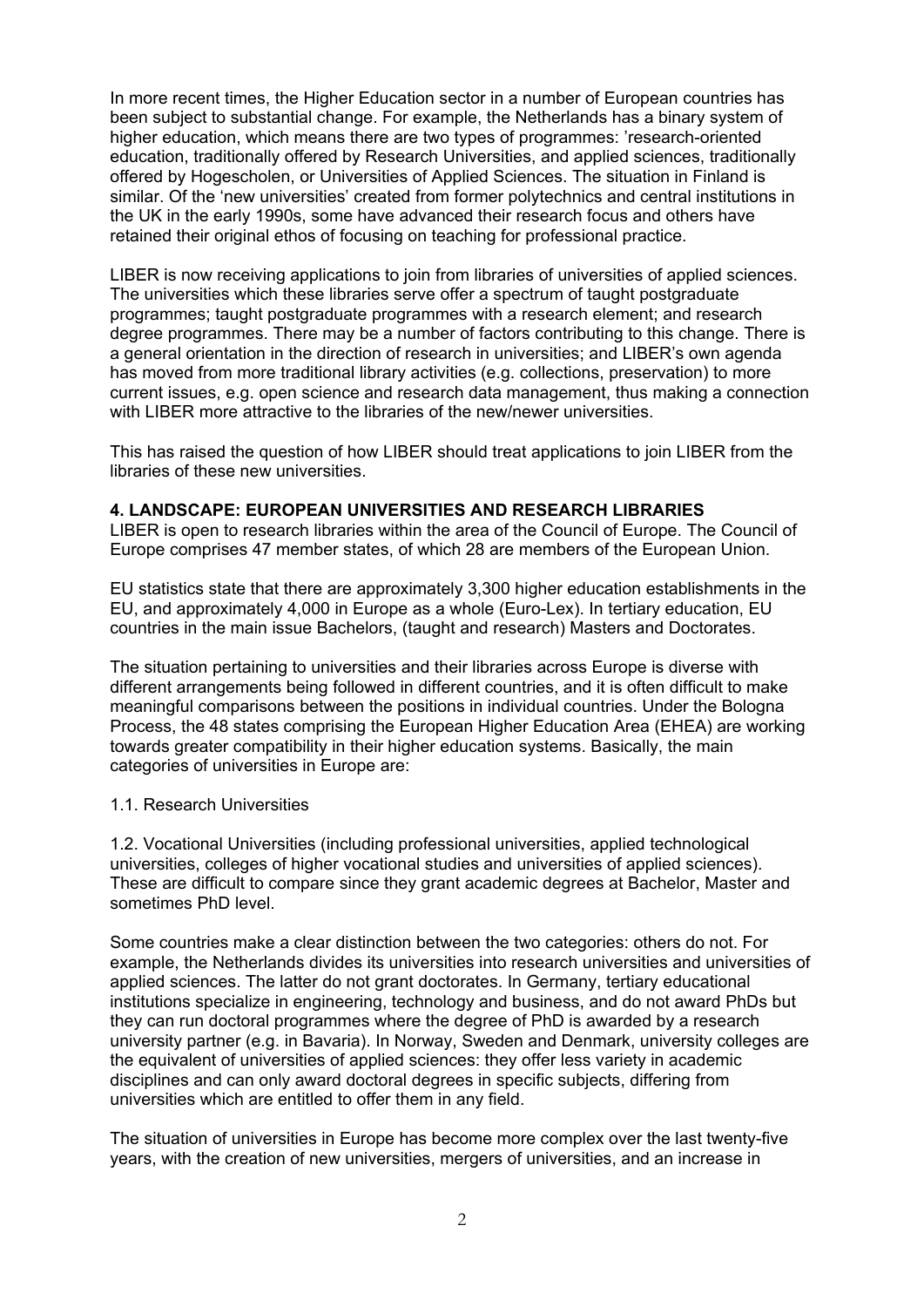partnerships among institutions of higher education on the creation and development of postgraduate courses and on the awarding of higher degrees.

## **5. IMPLICATIONS FOR LIBER OF EXTENDING THE DEFINITION OF RESEARCH LIBRARY**

In considering this matter, the LIBER Executive Board has carefully assessed the implications for LIBER of extending the definition of research library, in order to maintain the research aspect of LIBER's core function; retain the intimate LIBER environment that LIBER libraries have valued up to the present; maintain the scale of LIBER Annual Conferences in line with the wishes of LIBER Participants (the feedback in the questionnaire from the 2016 Annual Conference indicated that LIBER Libraries would like the Annual Conference to comprise 500 to 600 delegates); secure an effective base for future LIBER strategy and direction.

### **6. CONCLUSIONS**

Over the last twenty-five years in Europe, there has been a significant increase in the number of existing educational institutions that have formally achieved university status. They come under the umbrella designation of vocational universities and include professional universities, applied technological universities, colleges of higher vocational studies and universities of applied sciences. It is also true that the distinction between academic universities and universities of applied sciences, university colleges, etc., is now less clearcut than earlier, and there are a number of new models (e.g. universities of applied sciences co-operating with research universities on awarding degrees). The merging of the former distinction appears to be most advanced in the Nordic countries.

The LIBER Executive Board has taken the view that while taking account of this movement and responding to it, it is nevertheless important that the focus, value and mission of LIBER as an association of research libraries is preserved. In discussion, the Executive Board agreed at its February 2017 meeting that libraries applying to join LIBER should henceforth be asked to agree to endorse and support LIBER's mission and to adhere to LIBER's values. The 'Endorsement Proposal' is set out in a separate paper in this Mailing (*vide:* LIBER Definition of Research Library. 2.Endorsement Proposal). It was agreed by the Executive Board that the proposal to include the 'Endorsement Proposal' in the LIBER application, and the text of the proposed 'Endorsement Proposal' should be presented to LIBER Participants in the March and May 2017 Mailings, and should be discussed at the Meeting of Participants in July 2017.

Kristiina Hormia-Poutanen President

Ann Matheson Secretary-General

March 2017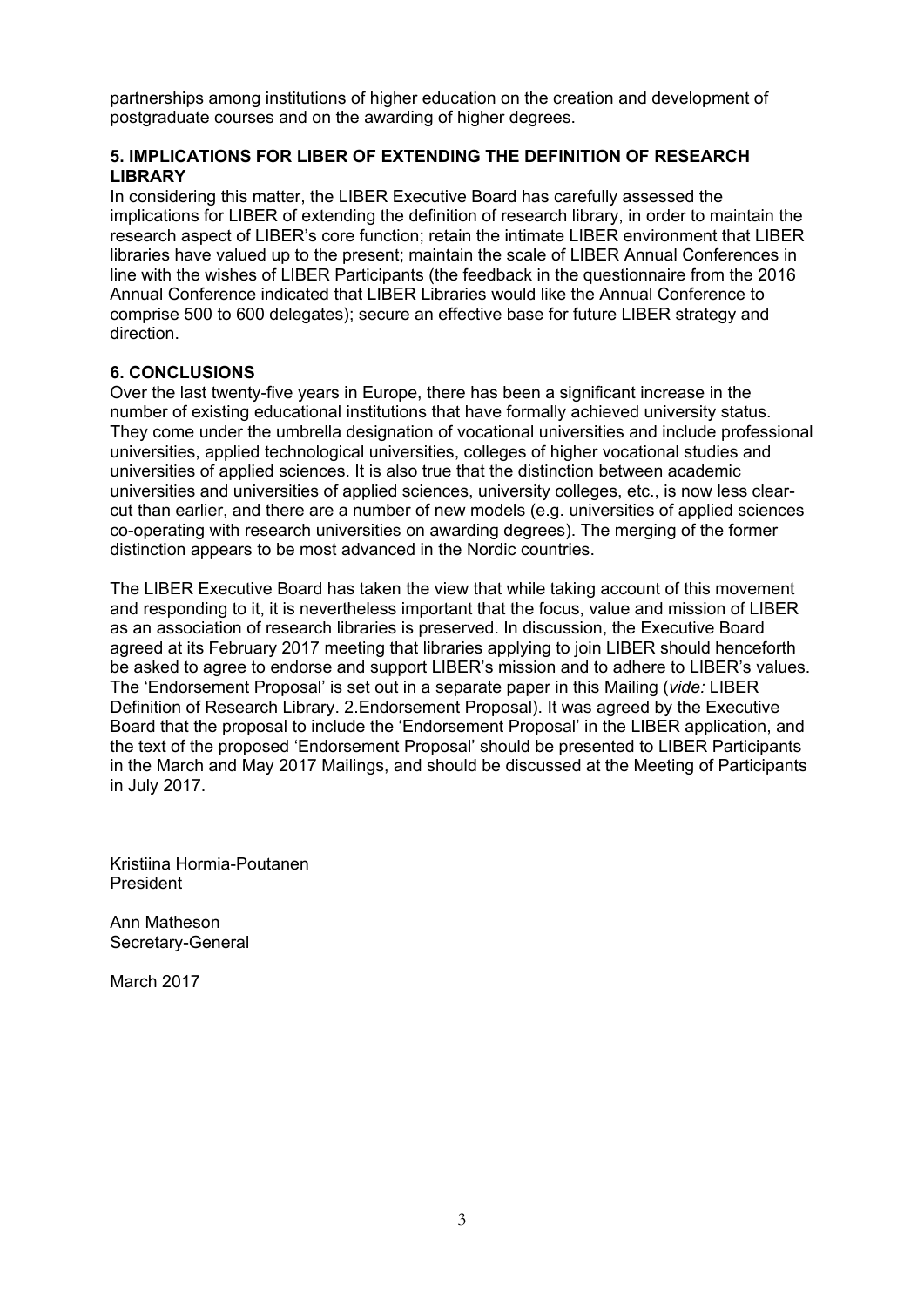# **APPENDIX 1: STATUTES OF THE LIBER ASSOCIATION**

# **1971 STATUTES (amended 1972 and 1989)**

#### *Article 1*

In accordance with this Constitution and with the Swiss Civil Code (Art 60 *et seq*.), an international association called the "Association of European Research Libraries" (hereinafter referred to as LIBER – Ligue des Bibliothèques européennes de recherche –) is hereby established for an indefinite period, having its set at the domicile of its Chairman.

I

#### *Aim and character of the Association*

#### *Article 2*

The aim of LIBER is to establish a close collaboration between the general research libraries of Europe, and national and university libraries in particular. Its intention is to help in finding practical ways of improving the quality of the services these libraries provide. For the time being, libraries in the following countries may become members: Austria, Belgium, Cyprus, Denmark, Finland, France, Federal Republic of Germany, Greece, the Holy See, Iceland, Ireland, Italy, Luxembourg, Malta, the Netherlands, Norway, Portugal, Spain, Sweden, Switzerland, Turkey and the United Kingdom.

#### *Amendment* 1989:

The aim of LIBER is to establish close collaboration between the research libraries in Europe. Its intention is to bring together professional knowledge and experience of European librarians in finding practical ways of improving the quality of the services which their libraries provide. It seeks to cooperate with other bodies concerned with research libraries, especially with international governmental and non-governmental organisations.

#### *Article 4*

Membership shall be granted by the decision of the Executive Board to European research libraries within the meaning of Article 2 which undertake to abide by this constitution and hence to take out annual subscriptions to LIBER publications. Appeals may be made to the General Assembly against any decision by the Executive Board concerning granting of membership.

#### *Amendment 1989:*

Membership shall be granted by the decision of the Executive Board. The following kinds of membership can be granted:

- (i) Institutional
- (ii) Associative
- (iii) Individual
- (iv) Group
- (v) Honorary

(i) Institutional membership is open to research libraries in Europe. Research libraries, for this purpose, are defined as:

- (1) National libraries
- (2) University libraries
- (3) Libraries of institutes conducting teaching or research on a post-graduate level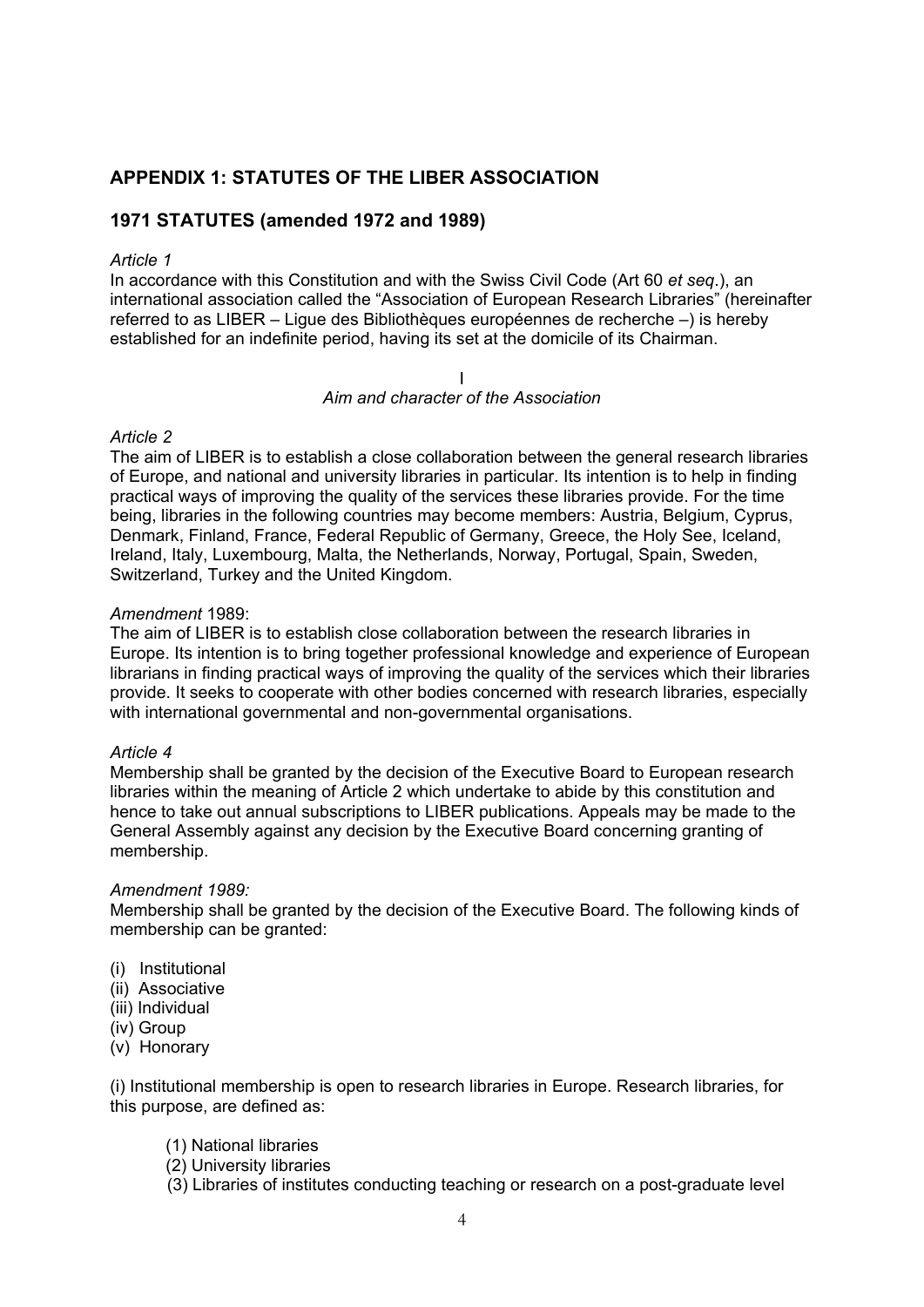(4) Public libraries with major research collections

(ii) Associate membership is open to library associations, consortia, and commercial organisations, supplying services to research libraries.

(iii) Individual membership is open to professional librarians who work or have worked in research libraries.

(iv) Group membership: In addition to appointing working groups the Executive Board can establish specialist groups. Although membership of such groups is not confined to members of LIBER, their statutes, financial and other organisational arrangements and their officers must be approved by the Executive Board. The fees for such specialist groups shall be set by the officers of the groups themselves. Each working and specialist group is obliged to report to the Executive Board and to the Annual General Assembly.

(v) Honorary membership can be granted by special resolution of the Executive Board with the approval of the General Assembly.

# **1994 STATUTES (amended1998, 2003 and 2006)**

CHAPTER 1

Article 1

1.1 In accordance with the Swiss Civil Code (Art.60 et seq), an international association called the "Association of European Research Libraries" (hereinafter referred to as LIBER - Ligue des Bibliothèques Européennes de Recherche) was established in 1971 for an indefinite period, having its seat at the domicile of its chairman.

1.2 These Statutes amend the original Statutes of 1971, and subsequent revisions.

CHAPTER 2 – AIM AND MISSION OF THE ASSOCIATION

Article 2

2.1 LIBER is a non-governmental association of the research libraries of Europe, formed under the auspices of the Council of Europe and having the status of a consultative body with that Council.

2.2 LIBER represents and promotes the interests of research libraries of Europe. The general aim of LIBER is to assist research libraries in Europe to become a functional network across national boundaries in order to ensure the preservation of the European cultural heritage, to improve access to collections in European research libraries and to provide more efficient information services in Europe.

CHAPTER 3 - MEMBERSHIP

Article 4 – Categories of Membership

- 4.1 Membership shall be granted by the decision of the Executive Board.
- 4.2 The following kinds of membership can be granted:

Institutional, Associate, Individual and Honorary

- 4.3 (i) *Institutional membership* is open to research libraries in countries that are Members or Associate Members of the Council of Europe and which, for this purpose, are defined as:
	- (1) National libraries

(2) University libraries

(3) Libraries of institutions conducting teaching or research at a post-graduate level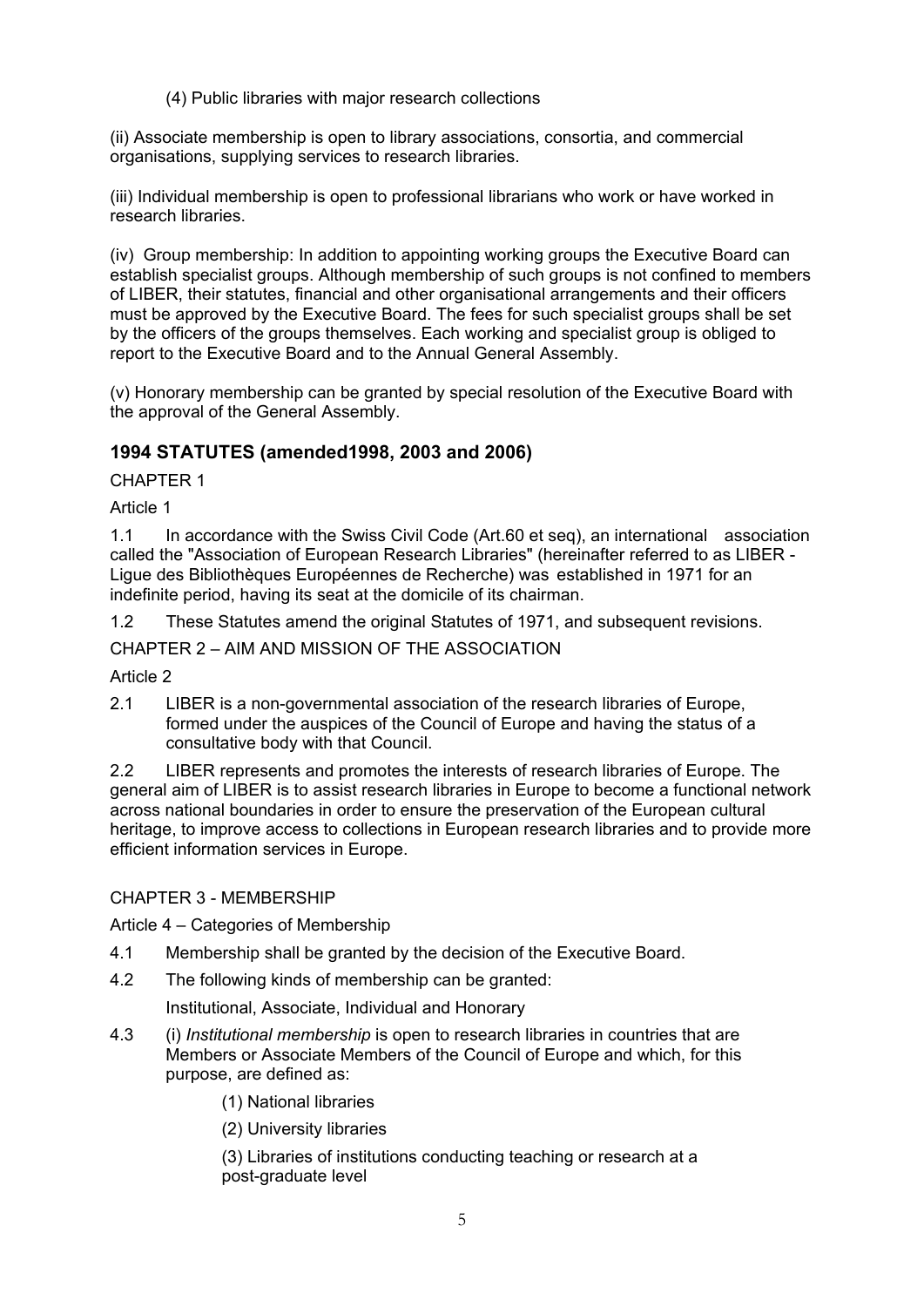(4) Public libraries with major research collections

The Executive Board may also grant institutional membership by special resolution to such other non-commercial organisations or institutions which are concerned with special fields of interest to research libraries.

(ii) *Associate membership* is open to library organisations, consortia and commercial organisations, supplying services to research libraries.

(iii) *Individual membership* is open to professional librarians who work or who have worked in research libraries.

(iv) *Honorary membership* can be granted by special resolution of the Executive Board with the approval of the General Assembly.

### **2007 STATUTES**

## CHAPTER 1

Article 1

1.1 In accordance with the Swiss Civil Code (Art.60 et seq), an international association called the "Association of European Research Libraries" (hereinafter referred to as LIBER - Ligue des Bibliothèques Européennes de Recherche) was established in 1971 for an indefinite period, having its seat at the domicile of its Secretariat.

1.2 These Statutes amend the original Statutes of 1971, and subsequent revisions.

CHAPTER 2 – AIM AND MISSION OF THE ASSOCIATION

Article 2

2.1 LIBER is a non-governmental association of the research libraries of Europe, formed under the auspices of the Council of Europe and having the status of a consultative body with that Council.

2.2 LIBER represents and promotes the interests of research libraries of Europe. The general aim of LIBER is to assist research libraries in Europe to become a functional network across national boundaries in order to ensure the preservation of the European cultural heritage, to improve access to collections in European research libraries and to provide more efficient information services in Europe.

CHAPTER 3 – MEMBERSHIP

Article 4 – Categories of Membership

4.1 Membership shall be granted by the decision of the Executive Board.

4.2 LIBER has the following categories of member:

Institutional, Associate, Individual and Honorary

4.3 (i) Institution: research libraries in countries that are Members or Associate Members of the Council of Europe and which, for this purpose, are defined as: (1) National libraries

(2) University libraries

(3) Libraries of institutions conducting teaching or research at a post-graduate level

(4) Public libraries with major research collections

(5) National archives

(ii) Organisation: library organisations in countries that are Members or Associate Members of the Council of Europe consisting of national libraries and/or the libraries of institutions of higher education granting awards up to and including PhD level. In countries where no organisation of research libraries exists, membership in the Organisation category may be obtained by a more general library organisation. Organisations consisting principally of personal members (e.g. associations of librarians) are not normally eligible unless there is no other library organisation in the country.

(iii) Associate: companies or consortia supplying services to research libraries, and library organisations in countries that are not Members or Associate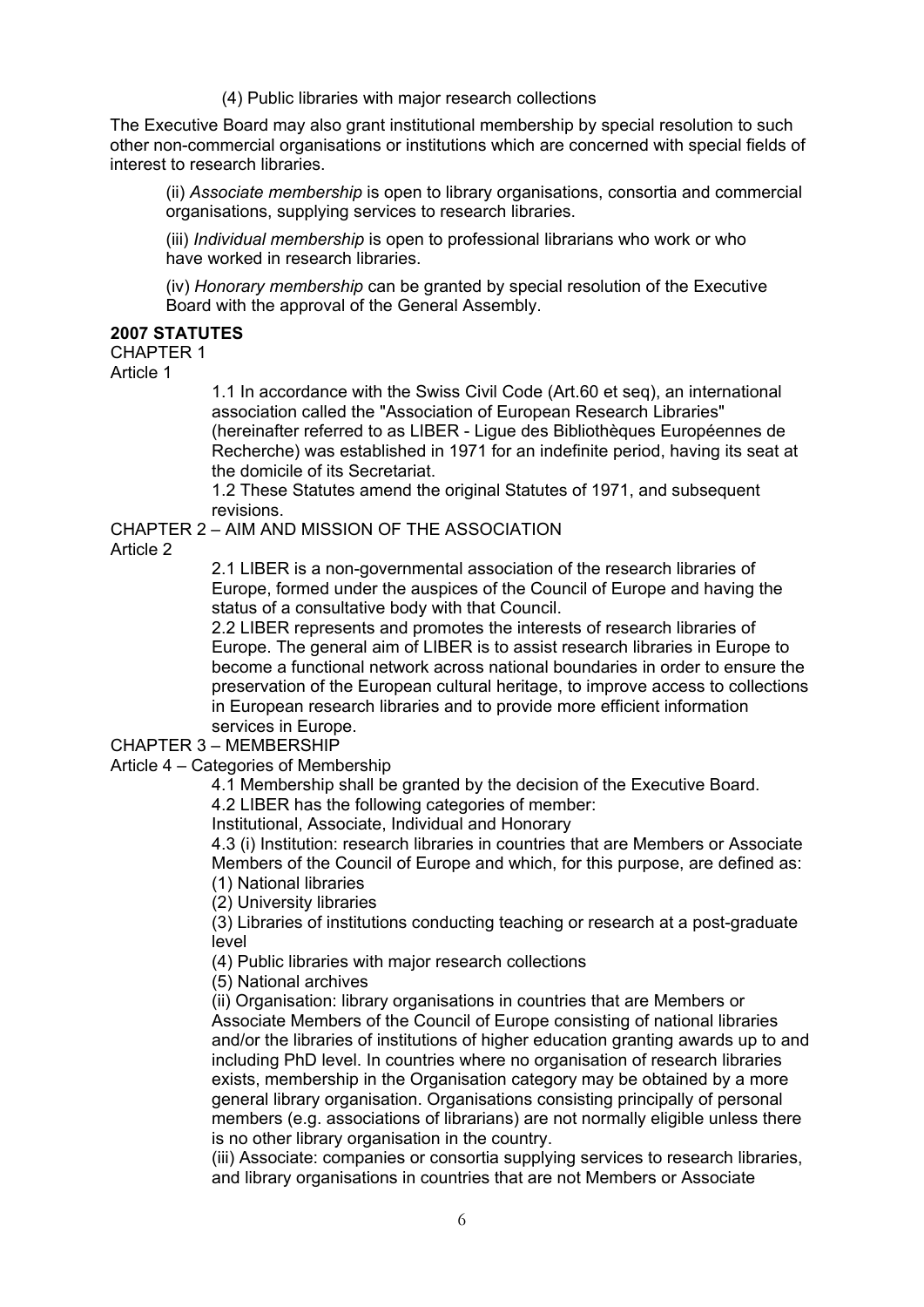Members of the Council of Europe.

(iv) Individual: professional librarians who work or have worked in research libraries.

(v) Honorary membership can be granted by special resolution of the Executive Board with the approval of the General Assembly.

### **LIBER FOUNDATION (***STICHTING***), 12 JANUARY 2009 STATUTES**

**Participants** 

Article 4.

1. The Foundation has Participants. Participants can be research libraries in countries that are Members or Associate Members of the Council of Europe, defined as: national libraries, university libraries, libraries of institutions conducting teaching or research at a post-graduate level, public libraries with major research collections and national archives. Participants can also be library organisations. The Executive Board may by way of exception grant the status of Participant to other (legal) persons. The conditions for participation as well as possible Institution categories and Organisation categories of Participants will be specified in the Rules and Regulations.

# **RULES AND REGULATIONS, 2009**

### **Article 2 – Participants**

2.1 The Participants of LIBER play a decisive role in appointing its Executive Board and, through continuous communication and the Meeting of Participants, an important part in the policy-making of LIBER.

2.2 LIBER has the following categories of Participants:

2.2.1 *Institutional* – Research libraries in Europe, defined as National libraries, University libraries, Libraries of institutions conducting teaching or research at a post-graduate level, Public libraries with major research collections, and National archives.

2.2.2 *Organisational* – Library organisations in Europe consisting of national libraries and/or the libraries of institutions of higher education granting awards up to and including PhD level. In countries where no organisation of research libraries exists, participation in the Organisation category can be obtained by a more general library organisation, working for professional purposes.

2.2.3 *Associate* – Companies or consortia supplying services to research libraries and non-European library organisations.

2.2.4 *Individual* – Professional librarians who work or have worked in research libraries.

The Executive Board can grant Honorary status to individuals with the approval of the Meeting of Participants.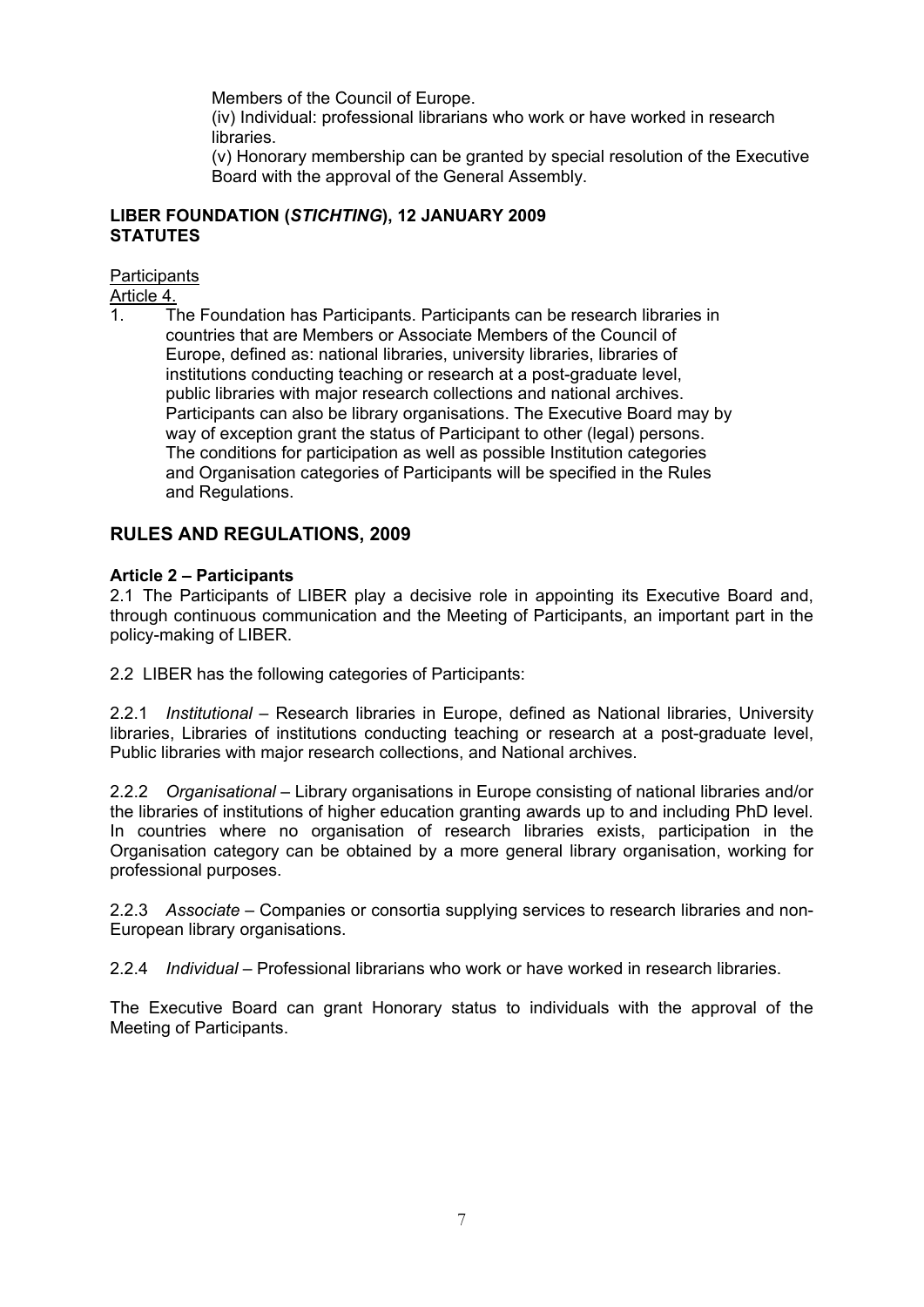# **APPENDIX 2**

# **Principles of Membership in the Association of Research Libraries (latest issue, 2013)**

[http://www.arl.org/storage/documents/publications/membership-principles-2013revision](http://www.arl.org/storage/documents/publications/membership-principles-2013revision-final.pdf)[final.pdf](http://www.arl.org/storage/documents/publications/membership-principles-2013revision-final.pdf)

The mission of the Association of Research Libraries is to "influence the changing environment of scholarly communication and the public policies that affect research libraries and the diverse communities they serve. ARL pursues this mission by advancing the goals of its member research libraries, providing leadership in public and information policy to the scholarly and higher education communities, fostering the exchange of ideas and expertise, facilitating the emergence of new roles for research libraries, and shaping a future environment that leverages its interests with those of allied organizations." ARL is a not-for-profit membership organization comprising the libraries of North American research institutions and operates as a forum for the exchange of ideas and as an agent for collective action.

Membership in ARL is by invitation and based on single institutions, not systems. Once achieved, membership in the Association is presumed to be continuing.

The following principles are used in considering extending invitations for ARL membership.

1. The members of ARL are research libraries distinguished by the breadth and quality of their collections and services. Each member makes distinctive contributions to the aggregation of research resources and services in North America and, through individual and cooperative efforts, strives to preserve for the future the record of knowledge represented by these collections.

2. Membership is based on the research nature of the library and the parent institution's aspirations and achievements as a research institution. The parent institution's accomplishments are established by the classification Research Universities (high or very high) as reflected by the current Carnegie Classification of Institutions of Higher Education™ and published by the Carnegie Foundation for the Advancement of Teaching, membership in the Association of American Universities, or by comparable affiliations or documentation.

3. ARL members individually contribute to the broader research library community and are distinguished by common characteristics including:

a. Distinctive research-oriented collections and resources of national or international significance in a variety of media that result in shared or collective collections that support global research and core and specialized services to the scholarly community of faculty, students, and visiting scholars;

b. Leadership and participation in national and/or international library-related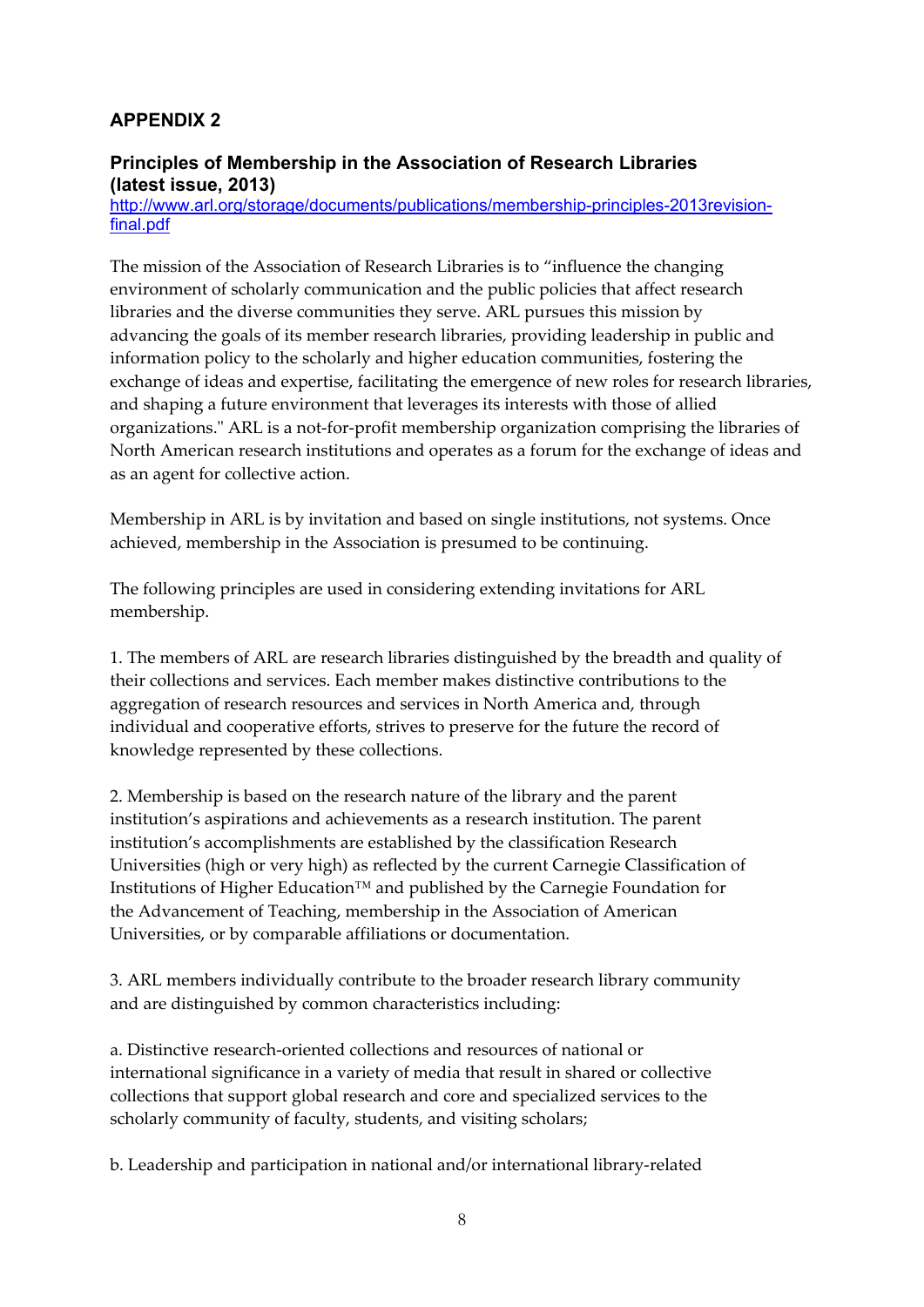programs that advance the role of libraries in the scholarly information and research environment;

c. Creation of tools and services that facilitate discovery of collections and holdings;

d. Preservation and archiving of research resources to ensure their availability for future scholars;

e. Effective development and innovative use of technology to extend the ability to deliver library and research-support services;

f. Active engagement and involvement of the library in support of academic planning and research programs of the institution (e.g., development of new academic programs, participation in teaching, research grants or projects, level of advancement support, service on institutional committees, involvement in governance, etc.);

g. Appropriate institutional infrastructure, both physical and digital, that support the mission, roles, and collections of the library within the institutional framework.

h. Leadership and external contributions of the staff to the profession;

i. Collaborations and partnerships with other libraries, consortia, or cultural institutions to leverage cost-effective activities or extend the reach of existing resources and services.

*Principles approved February 8, 2001 by the ARL Board. Revision approved September 23, 2013 by the ARL Board and affirmed by the ARL membership on October 10, 2013.*